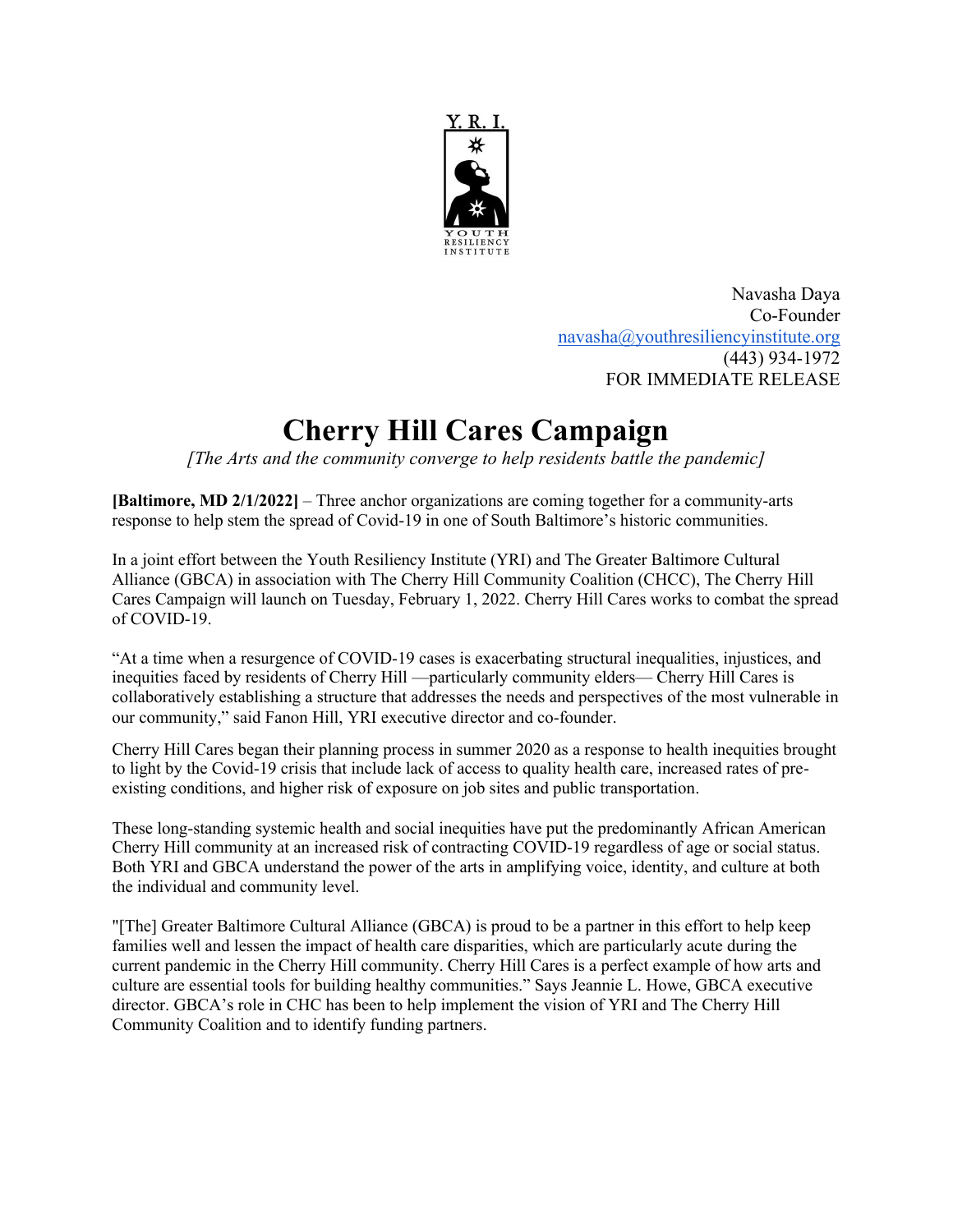Cherry Hill Cares has four campaign objectives:

● Amplify Black artistry in Cherry Hill by creating customized Cherry Hill Cares campaign products with visual art created by Cherry Hill-based artists that succinctly honors the joys and complexities of the Black experience in Cherry Hill.

• Increase awareness of CDC guidelines to help slow the spread of COVID-19 through visual art mediums.

● Install hand sanitizer stations that are customized by Cherry Hill artist(s), at high traffic locations in Cherry Hill.

● Deliver customized "care packs" to 200 Cherry Hill Community Elders that include:

- Customized hand sanitizers.
- Customized masks and filters.
- Customized COVID-19 health tips.
- Customized reusable shopping totes.

Cherry Hill Cares will also promote Covid-19 prevention through the creation of posters and flyers designed by YRI cultural arts youth organizers residing in Cherry Hill.

Organizers hope their efforts will help to reduce coronavirus infection rates, facilitate collaboration with members of the Cherry Hill community throughout the design process, amplify the work of artists residing in Cherry Hill using the branding features of the hand sanitizer stations, and facilitate a more inclusive dialogue addressing community engagement and health and wellness in the Cherry Hill community.

"Combating the spread of COVID-19 is a major concern in our community that requires the distribution of good information, creative ideas for effectively addressing the need to reduce infection rates, and the involvement of all its citizenry, especially our youth," said CHCC chair Peggy Jackson-Jobe. "Cherry Hill Cares checks all these boxes as they use the talents of our artists to create hand sanitizer stations throughout the community. This promotes both community pride and wellness."

Campaign funders include the Mitzvah Fund for Good Deeds at the Baltimore Community Foundation and generous contributions from private donors.

Though Cherry Hill Cares is a collaborative campaign, it ultimately functions under the auspices of YRI, which manages several year-round community projects including the annual Cherry Hill Arts & Music Waterfront Festival.

"Since 2010, the Youth Resiliency Institute has introduced community members of all ages living in Cherry Hill to high quality arts engagement," said Hill. "Today, Youth Resiliency Institute cultural arts organizers are able to immediately respond to community need by tapping into city-wide partnerships and neighborhood-based relationships fostered through over a decade of culturally responsive community arts engagement in historic Cherry Hill."